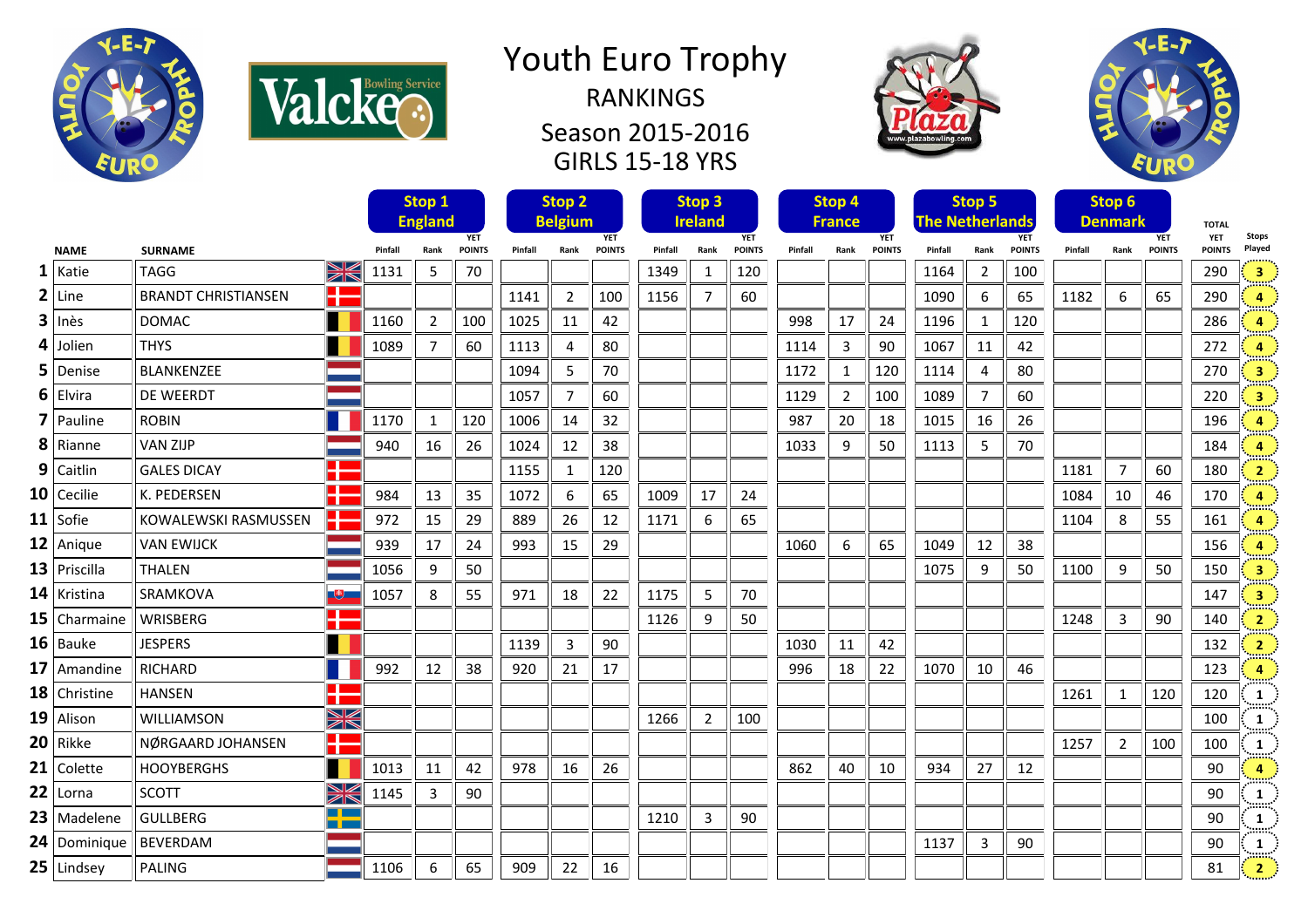| $26$ Mia       | <b>BEWLEY</b>          | XK                              | 1134 | 4  | 80 |      |    |    |      |    |    |      |                |    |      |    |    |      |    |    | 80 | $\frac{1}{\ldots}$ .                                   |
|----------------|------------------------|---------------------------------|------|----|----|------|----|----|------|----|----|------|----------------|----|------|----|----|------|----|----|----|--------------------------------------------------------|
| $27 \vert$ Amy | <b>TEAL</b>            | W                               |      |    |    |      |    |    | 1179 | 4  | 80 |      |                |    |      |    |    |      |    |    | 80 | $\frac{1}{2}$                                          |
| 28 Amélie      | KELOGANIAN             |                                 |      |    |    |      |    |    |      |    |    | 1067 | $\overline{4}$ | 80 |      |    |    |      |    |    | 80 | $\overline{1}$                                         |
| $29$ Mika      | <b>GULDBAEK</b>        | <b>The Co</b><br>$\sim 10^{11}$ |      |    |    |      |    |    |      |    |    |      |                |    |      |    |    | 1242 | 4  | 80 | 80 | $\frac{1}{2}$                                          |
| $30$ Inge      | VANEROM                | ш                               |      |    |    | 1020 | 13 | 35 |      |    |    |      |                |    | 1036 | 13 | 35 |      |    |    | 70 | $\left  \frac{2}{2} \right $                           |
| $31$ Alina     | <b>SCHMIDT</b>         | ٠                               |      |    |    |      |    |    |      |    |    | 1066 | 5              | 70 |      |    |    |      |    |    | 70 | $\mathbf{1}$                                           |
| $32$ Emma      | KALMAR MØLLER JENSEN   | H                               |      |    |    |      |    |    |      |    |    |      |                |    |      |    |    | 1187 | 5  | 70 | 70 | $\frac{1}{2}$                                          |
| $33$ Eliane    | <b>MORTIERS</b>        |                                 | 924  | 18 | 22 | 897  | 24 | 14 |      |    |    | 900  | 36             | 10 | 1003 | 18 | 22 |      |    |    | 68 | 4 <sub>1</sub>                                         |
| $34$ Erin      | PELLEGROMS             | П                               |      |    |    | 977  | 17 | 24 |      |    |    | 921  | 33             | 11 | 1027 | 14 | 32 |      |    |    | 67 | 3 <sup>1</sup>                                         |
| $35$ Linnea    | ANDERSSON              | $\blacksquare$<br>T PI          |      |    |    |      |    |    | 968  | 20 | 18 |      |                |    |      |    |    | 1006 | 11 | 42 | 60 | $\frac{2}{2}$                                          |
| 36   Maxime    | <b>MAGRAOUI</b>        |                                 |      |    |    |      |    |    |      |    |    | 1058 | 7              | 60 |      |    |    |      |    |    | 60 | $\mathbf{1}$                                           |
| $37$ Kathrine  | <b>RAMOS</b>           |                                 |      |    |    | 1045 | 10 | 46 |      |    |    |      |                |    | 949  | 25 | 13 |      |    |    | 59 | $\overline{2}$                                         |
| 38 Céline      | <b>UBERT</b>           |                                 |      |    |    | 895  | 25 | 13 | 883  | 25 | 13 | 904  | 35             | 11 | 998  | 19 | 20 |      |    |    | 57 | $\overline{4}$                                         |
| 39 Annouk      | <b>COOPMANS</b>        |                                 |      |    |    | 1053 | 8  | 55 |      |    |    |      |                |    |      |    |    |      |    |    | 55 | $\vert 1 \vert$                                        |
| $40$ Roslyn    | <b>MOORE</b>           |                                 |      |    |    |      |    |    | 1130 | 8  | 55 |      |                |    |      |    |    |      |    |    | 55 | $\mathbf{1}$                                           |
| $41$ Léa       | <b>BUCHBAUER</b>       |                                 |      |    |    |      |    |    |      |    |    | 1048 | 8              | 55 |      |    |    |      |    |    | 55 | $\frac{1}{\text{max}}$                                 |
| $42$ Lucy      | WALL                   | XK                              |      |    |    |      |    |    |      |    |    |      |                |    | 1088 | 8  | 55 |      |    |    | 55 | $\frac{1}{\text{max}}$                                 |
| $43$ Anouk     | <b>VAN DEUTEKOM</b>    |                                 |      |    |    | 1047 | 9  | 50 |      |    |    |      |                |    |      |    |    |      |    |    | 50 | $\mathbf{1}$                                           |
| $44$ Lily      | <b>BARLETT MC GILP</b> | W                               | 1034 | 10 | 46 |      |    |    |      |    |    |      |                |    |      |    |    |      |    |    | 46 | $\frac{1}{\sin \omega}$                                |
| $45$ Amy       | <b>SEDGWICK</b>        | X                               |      |    |    |      |    |    | 1122 | 10 | 46 |      |                |    |      |    |    |      |    |    | 46 | $\mathbf{1}$ ,                                         |
| $46$ Elisa     | <b>VIDAL</b>           |                                 |      |    |    |      |    |    |      |    |    | 1032 | 10             | 46 |      |    |    |      |    |    | 46 | $\mathbf{1}$                                           |
| 47 Dionne      | <b>VRIJS</b>           |                                 |      |    |    | 928  | 20 | 18 |      |    |    |      |                |    | 1006 | 17 | 24 |      |    |    | 42 | $\frac{2}{\pi}$                                        |
| 48 Annie       | <b>JONSSON</b>         | <u>a sa Ba</u><br><u>a pa</u>   |      |    |    |      |    |    | 1118 | 11 | 42 |      |                |    |      |    |    |      |    |    | 42 | $\frac{1}{\text{max}}$                                 |
| $49$ Hannah    | <b>DEMPSEY</b>         |                                 |      |    |    |      |    |    | 1116 | 12 | 38 |      |                |    |      |    |    |      |    |    | 38 | $\mathbf{1}$<br>mar.                                   |
| $50$ Estelle   | <b>BAIN</b>            |                                 |      |    |    |      |    |    |      |    |    | 1022 | 12             | 38 |      |    |    |      |    |    | 38 | $\frac{1}{\sin \alpha}$                                |
| $51$ Ann       | MÅNSSON                | 25                              |      |    |    |      |    |    |      |    |    |      |                |    |      |    |    | 969  | 12 | 38 | 38 | $\frac{1}{2}$                                          |
| 52   Marion    | <b>BODART</b>          |                                 | 737  | 22 | 16 | 853  | 31 | 11 |      |    |    |      |                |    | 787  | 42 | 9  |      |    |    | 36 | $\left  \frac{3}{2} \right $                           |
| 53   Wilma     | <b>KARLSSON</b>        | <u>a sa sa</u><br>a po          |      |    |    |      |    |    | 1104 | 13 | 35 |      |                |    |      |    |    |      |    |    | 35 | $\left  \begin{array}{c} 1 \end{array} \right $        |
| $54$ Laura     | <b>GARCIA</b>          |                                 |      |    |    |      |    |    |      |    |    | 1020 | 13             | 35 |      |    |    |      |    |    | 35 | $\frac{1}{\text{min}}$                                 |
| $55$ Lene      | Lindberg               | ۲Ë                              |      |    |    |      |    |    |      |    |    |      |                |    |      |    |    | 912  | 13 | 35 | 35 | $\vert 1 \vert$                                        |
| $56$ Joanna    | <b>HACKETT</b>         | X                               | 980  | 14 | 32 |      |    |    |      |    |    |      |                |    |      |    |    |      |    |    | 32 | aan (<br>$\frac{1}{2}$                                 |
| $57$ Daphne    | BLANKENZEE             |                                 |      |    |    | 875  | 29 | 12 |      |    |    | 882  | 38             | 10 | 830  | 36 | 10 |      |    |    | 32 | $\frac{3}{2}$                                          |
| $58$ Felicia   | SVENSON                | $\blacksquare$<br><u>a m</u>    |      |    |    |      |    |    | 1091 | 14 | 32 |      |                |    |      |    |    |      |    |    | 32 | $\frac{1}{\sin \theta}$                                |
| $59$ Marie     | <b>MATCZAK</b>         | 11                              |      |    |    |      |    |    |      |    |    | 1020 | 14             | 32 |      |    |    |      |    |    | 32 | $\begin{array}{c} \textbf{1}\\ \textbf{2} \end{array}$ |
| $60$ Yvonne    | QUINN                  |                                 |      |    |    |      |    |    | 1085 | 15 | 29 |      |                |    |      |    |    |      |    |    | 29 | $\begin{pmatrix} 1 \end{pmatrix}$                      |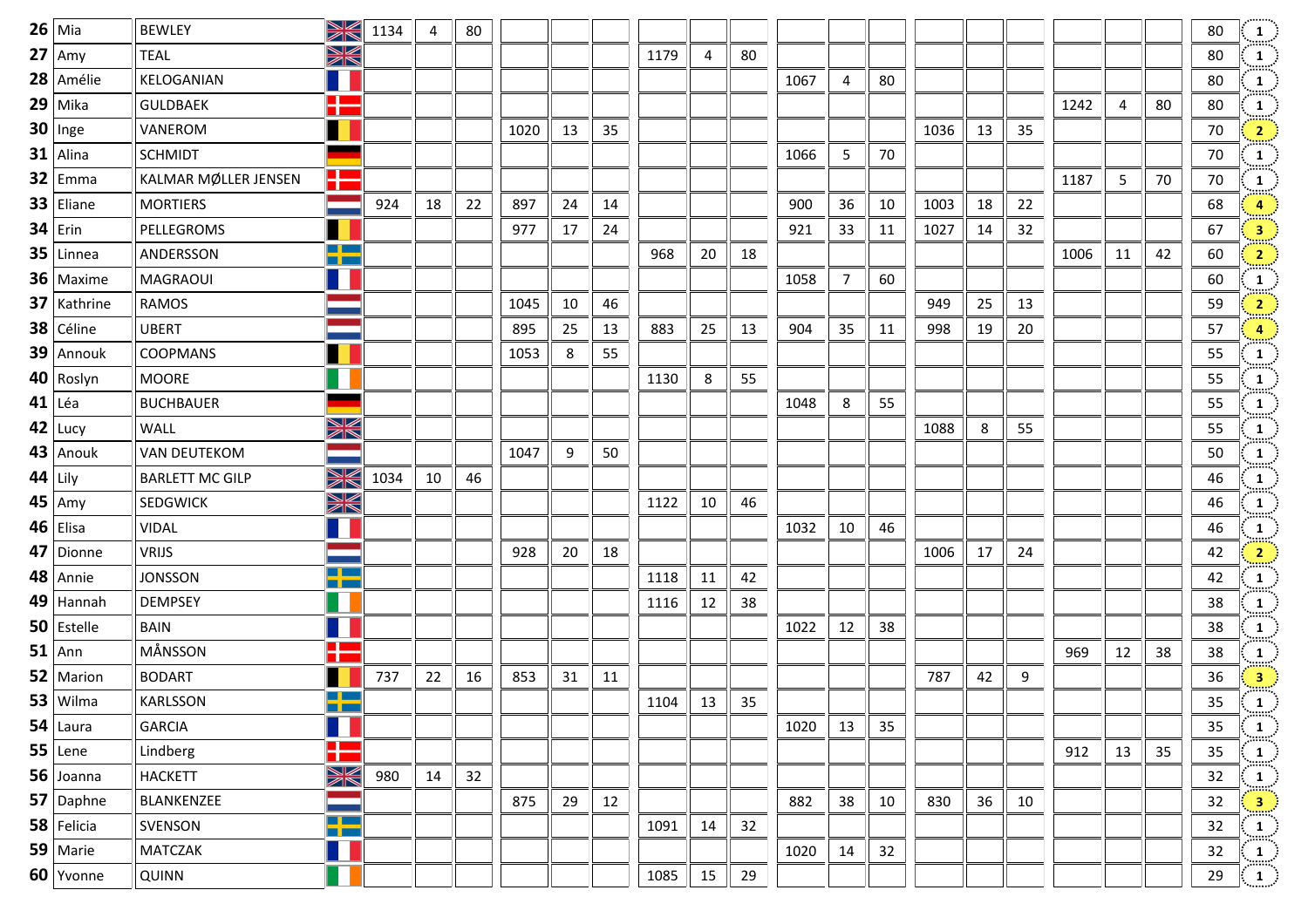| $61$ Mélanie   | <b>BERTHOMIERE</b> |    |     |    |    |     |    |    |      |    |    | 1000 | 15 | 29 |      |    |    |  | 29 | $\frac{1}{2}$                                               |
|----------------|--------------------|----|-----|----|----|-----|----|----|------|----|----|------|----|----|------|----|----|--|----|-------------------------------------------------------------|
| 62 Maroucha    | <b>STAM</b>        |    |     |    |    |     |    |    |      |    |    |      |    |    | 1024 | 15 | 29 |  | 29 | $\frac{1}{\min}$                                            |
| $63$ Sinead    | KEARNEY            | Ш  |     |    |    |     |    |    | 928  | 24 | 14 |      |    |    | 900  | 30 | 12 |  | 26 | $\frac{2}{\sqrt{2}}$                                        |
| $64$ Sarah     | <b>DUNNE</b>       |    |     |    |    |     |    |    | 1066 | 16 | 26 |      |    |    |      |    |    |  | 26 | $\frac{1}{2}$                                               |
| $65$ Sarah     | <b>ESSOUFFI</b>    | 11 |     |    |    |     |    |    |      |    |    | 999  | 16 | 26 |      |    |    |  | 26 | $\frac{1}{\min}$                                            |
| 66 Yvonne      | <b>JEROENSE</b>    |    |     |    |    | 903 | 23 | 15 |      |    |    |      |    |    | 813  | 37 | 10 |  | 25 | $\frac{2}{\sqrt{2}}$                                        |
| 67 Thaylor     | VIEBERINK          |    |     |    |    | 881 | 28 | 12 |      |    |    |      |    |    | 832  | 35 | 11 |  | 23 | $\frac{2}{\pi}$                                             |
| $68$ Robyn     | <b>MORTIN</b>      | X  |     |    |    |     |    |    | 1005 | 18 | 22 |      |    |    |      |    |    |  | 22 | $\frac{1}{\min}$                                            |
| 69   Megan     | QUINN              |    |     |    |    |     |    |    | 844  | 27 | 12 |      |    |    | 792  | 41 | 9  |  | 21 | $\left  \frac{2}{2} \right $                                |
| $70$ Kate      | <b>HARMSWORTH</b>  | XK | 914 | 19 | 20 |     |    |    |      |    |    |      |    |    |      |    |    |  | 20 | $\frac{1}{2}$                                               |
| $71$ Rani      | JAEGER             |    |     |    |    | 935 | 19 | 20 |      |    |    |      |    |    |      |    |    |  | 20 | $\frac{1}{\text{max}}$                                      |
| $72$ Niamh     | <b>WATTS</b>       | H  |     |    |    |     |    |    | 979  | 19 | 20 |      |    |    |      |    |    |  | 20 | $\frac{1}{2}$                                               |
| 73 Angéline    | <b>FOUQUET</b>     |    |     |    |    |     |    |    |      |    |    | 990  | 19 | 20 |      |    |    |  | 20 | $\frac{1}{2}$                                               |
| $74$ Megan     | JAGGER             | XK | 907 | 20 | 18 |     |    |    |      |    |    |      |    |    |      |    |    |  | 18 | $\frac{1}{\text{max}}$                                      |
| 75   Stephanie | <b>KORVER</b>      |    |     |    |    |     |    |    |      |    |    |      |    |    | 996  | 20 | 18 |  | 18 | $\frac{1}{2}$                                               |
| 76 Leanne      | SPIVEY             | XK | 906 | 21 | 17 |     |    |    |      |    |    |      |    |    |      |    |    |  | 17 | $\frac{1}{2}$                                               |
| $77$ Heather   | <b>TURNER</b>      | XK |     |    |    |     |    |    | 960  | 21 | 17 |      |    |    |      |    |    |  | 17 | $\frac{1}{\text{max}}$                                      |
| $78$ Chloé     | <b>FRANCO</b>      | Ш  |     |    |    |     |    |    |      |    |    | 987  | 21 | 17 |      |    |    |  | 17 | $\frac{1}{2}$                                               |
| 79 Natasja     | VAN DER STELT      |    |     |    |    |     |    |    |      |    |    |      |    |    | 981  | 21 | 17 |  | 17 | $\frac{1}{2}$                                               |
| $80$ Niamh     | WHISTLER           |    |     |    |    |     |    |    | 959  | 22 | 16 |      |    |    |      |    |    |  | 16 | $\begin{array}{c} 1 \end{array}$                            |
| $81$ Laurine   | <b>FOUQUET</b>     |    |     |    |    |     |    |    |      |    |    | 967  | 22 | 16 |      |    |    |  | 16 | $\frac{1}{2}$                                               |
| 82 Sjoanita    | <b>BROMMER</b>     |    |     |    |    |     |    |    |      |    |    |      |    |    | 975  | 22 | 16 |  | 16 | $\frac{1}{2}$                                               |
| $83$ Sarah     | <b>FOLEY</b>       |    |     |    |    |     |    |    | 941  | 23 | 15 |      |    |    |      |    |    |  | 15 | $\frac{1}{\text{max}}$                                      |
| $84$ Cécile    | ARNAUD             |    |     |    |    |     |    |    |      |    |    | 966  | 23 | 15 |      |    |    |  | 15 | $\frac{1}{2}$                                               |
| $85$ Tanja     | <b>HAVESMAN</b>    |    |     |    |    |     |    |    |      |    |    |      |    |    | 968  | 23 | 15 |  | 15 | $\frac{1}{2}$                                               |
| 86 Bettina     | <b>BURGHARD</b>    |    |     |    |    |     |    |    |      |    |    | 965  | 24 | 14 |      |    |    |  | 14 | $\frac{1}{2}$                                               |
| 87 Samantha    | SARGENT            | X  |     |    |    |     |    |    |      |    |    |      |    |    | 966  | 24 | 14 |  | 14 |                                                             |
| $88$ Abigaël   | <b>BETIGNIES</b>   |    |     |    |    |     |    |    |      |    |    | 961  | 25 | 13 |      |    |    |  | 13 | $\begin{pmatrix} 1 \ 1 \end{pmatrix}$                       |
| $89$ Emma      | <b>WHYATT</b>      | H  |     |    |    | 883 | 27 | 12 |      |    |    |      |    |    |      |    |    |  | 12 | $\left\langle \begin{array}{c} 1 \end{array} \right\rangle$ |
| 90   Maureen   | <b>HEIJNEN</b>     |    |     |    |    | 858 | 30 | 12 |      |    |    |      |    |    |      |    |    |  | 12 | $\frac{1}{2}$                                               |
| $91$ Sorcha    | O'REGAN            |    |     |    |    |     |    |    | 873  | 26 | 12 |      |    |    |      |    |    |  | 12 | $\mathbf{1}$                                                |
| $92$ Marie     | ANDRE              |    |     |    |    |     |    |    |      |    |    | 946  | 28 | 12 |      |    |    |  | 12 | $\frac{1}{2}$                                               |
| 93   Maureen   | LE MEUT            |    |     |    |    |     |    |    |      |    |    | 947  | 27 | 12 |      |    |    |  | 12 | $\frac{1}{2}$                                               |
| 94 Noémie      | <b>BUTTAUD</b>     |    |     |    |    |     |    |    |      |    |    | 937  | 30 | 12 |      |    |    |  | 12 | $\frac{1}{2}$                                               |
| 95 Tessa       | SOLGER             |    |     |    |    |     |    |    |      |    |    | 945  | 29 | 12 |      |    |    |  | 12 | $\langle 1 \rangle$                                         |